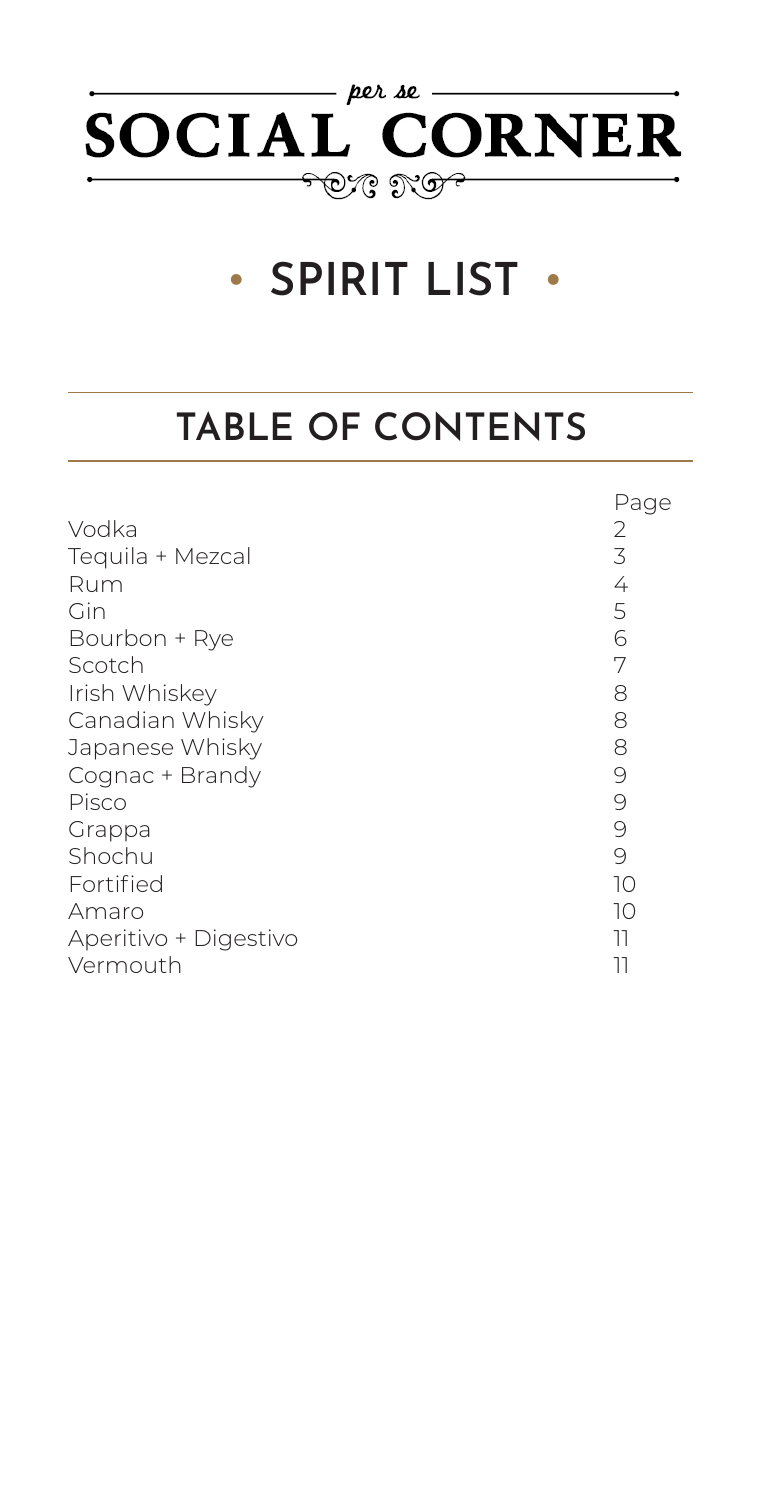### **VODKA - 1OZ**

| Beattie's, Potato<br>Beluga, Noble Russian | $\vert$ ()<br>12 |
|--------------------------------------------|------------------|
| Beluga, Gold                               | 22               |
| <b>Belvedere</b>                           | 13               |
| Chopin                                     | 11               |
| Ciroc                                      | 13               |
| Haku                                       | 12               |
| <b>Grey Goose</b>                          | 13               |
| Grey Goose, VX                             | 20               |
| Ketel One                                  | וו               |
| Nikka Coffey                               | 74               |
| Ocean, Hawaii Sea Spirits                  | וו               |
| Stolichnaya                                | 10               |
| Stolichnaya, Elit                          | 74               |
| <b>Tito's Handcrafted</b>                  |                  |

| <b>FLAVOURED VODKA</b>                           |    |
|--------------------------------------------------|----|
| Ciroc, Apple                                     | 13 |
| Grey Goose, La Poire                             | 13 |
| Grey Goose, Le Citron                            | 13 |
| Ketel One, Citron                                | 10 |
| Ketel One, Botanicals: Cucumber & Mint           | 10 |
| Ketel One, Botanicals: Peach & Orange Blossom 10 |    |
| Ketel One, Botanicals: Grapefruit & Rose         | 10 |
| Van Gogh, Espresso                               |    |

#### **MEZCAL - 1OZ**

| Casamigos                      | 20 |
|--------------------------------|----|
| Koch                           | 15 |
| Jaral De Berrio                | 13 |
| Los Danzantes                  | 18 |
| Los Siete Misterios, Dobra Yej | 14 |
| Montelobos                     | רו |
| Sombra                         |    |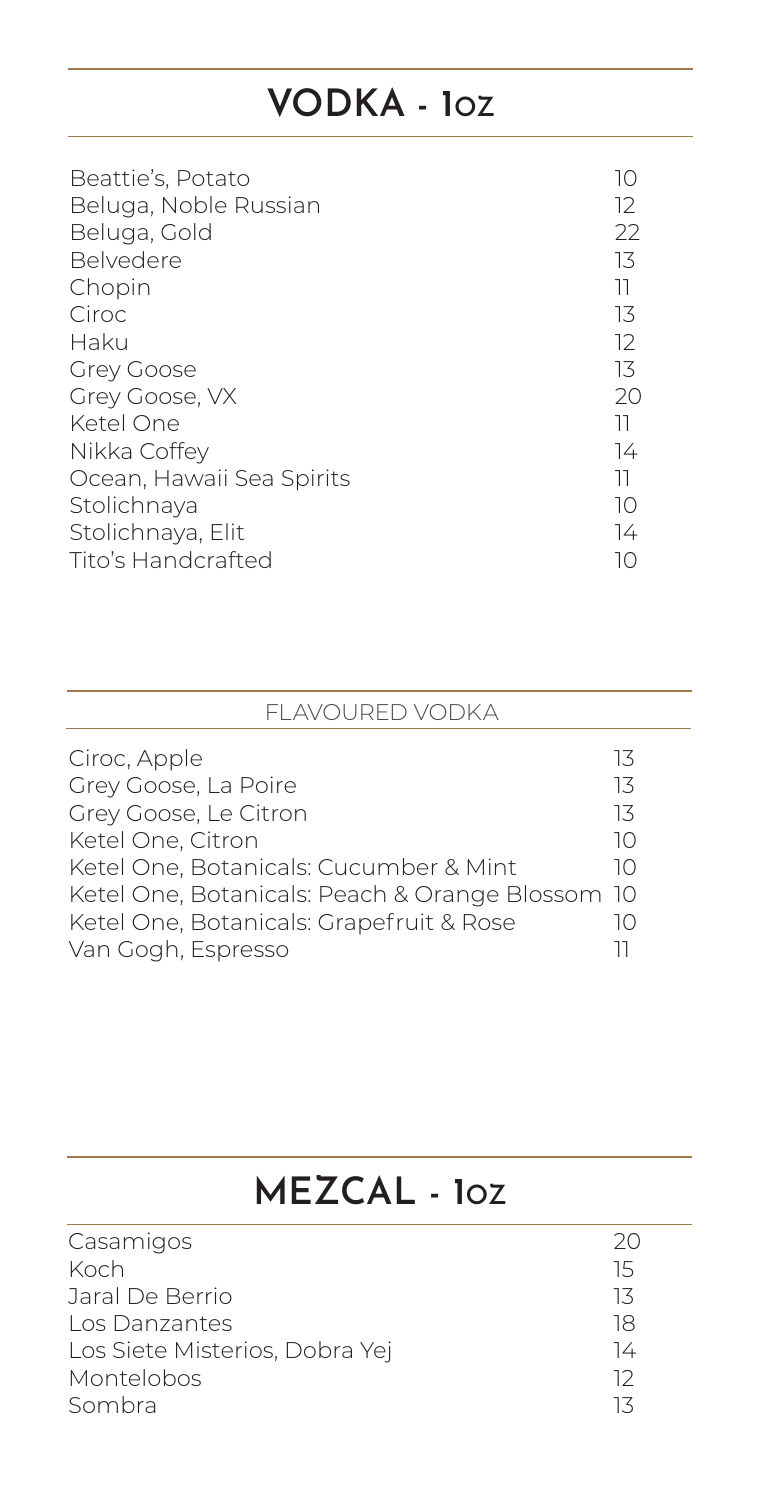### **TEQUILA - 1OZ**

| Barcino, Reposado                               | 19              |
|-------------------------------------------------|-----------------|
| Cabo Wabo, Reposado                             | 15              |
| Casamigos, Blanco                               | 15              |
| Casamigos, Reposado                             | 17              |
| Casamigos, Anejo                                | 20              |
| Cazadores, Blanco                               | 10              |
| Cazadores, Reposado                             | 11              |
| Cazadores, Anejo                                | 13              |
| Cenote, Anejo                                   | 17              |
| Clase Azul, Plata                               | 30              |
| Clase Azul, Reposado                            | 40              |
| Clase Azul, Gold                                | 90              |
| Don Julio, Blanco                               | 15              |
| Don Julio, Reposado                             | 19              |
| Don Julio, Anejo                                | 21              |
| Don Julio, 1942, Anejo                          | 50              |
| Don Julio, 1942, Ultima                         | 130             |
| Espolon, Blanco                                 | 11              |
| Espolon, Reposado                               | 12              |
| Gran Mayan, Silver                              | 23              |
| Herradura, Reposado                             | 11              |
| Hornitos, Blanco                                | 10              |
| Hornitos, Reposado                              | 11              |
| Hornitos, Cristalino Anejo                      | 74              |
| Hornitos, Black Barrel, Extra Anejo             | 74              |
| Gran Mayan, Silver                              | 23              |
| Gran Mayan, Extra Anejo                         | 28              |
| Jose Cuervo, Reserva de la Familia, Platino     | 18              |
| Jose Cuervo, Reserva de la Familia, Extra Anejo | 33              |
| Patron, Silver                                  | 15              |
| Patron, Reposado                                | 17              |
| Patron, Anejo                                   | 19              |
| Roca Patron, Silver                             | 24              |
| Roca Patron, Reposado                           | 27              |
| Gran Patron Piedra, Extra Anejo                 | <b>110</b>      |
| Patron, Cafe XO                                 | 10 <sup>°</sup> |
| Rooster Rojo, Blanco                            | 10              |
| Rooster Rojo, Anejo                             | 15              |
| Teremana, Blanco                                | 13              |
| Teremana, Reposado                              | 14              |
| Tierra Noble, Extra Anejo                       | 18              |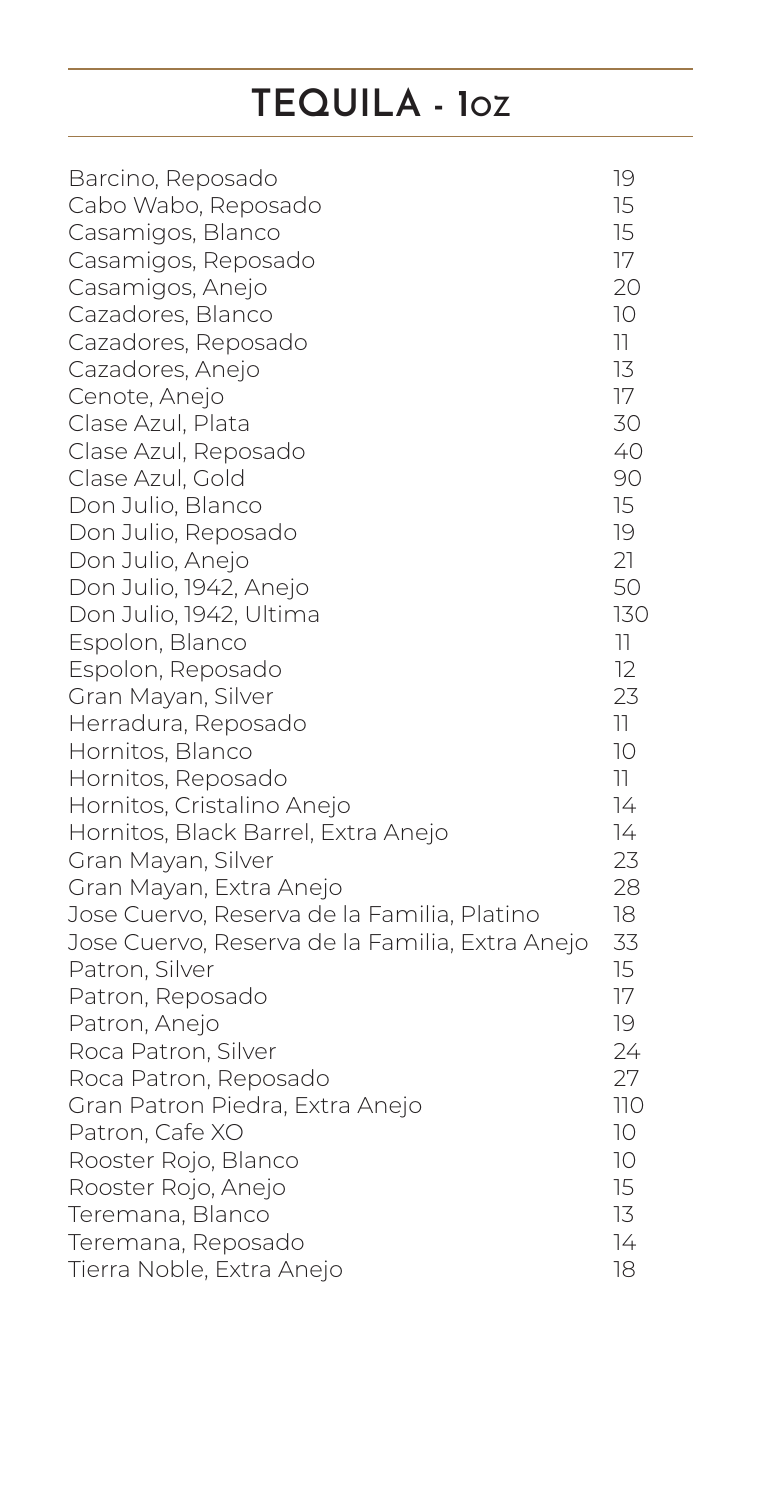### **RUM - 1OZ**

| 51, Cachaca                           | 9  |
|---------------------------------------|----|
| Appleton, Signature Blend             | 10 |
| Bacardi, 8                            | 11 |
| Bacardi, Superior                     | 10 |
| Diplomatico, Reserva                  | 13 |
| Diplomatico, Reserva Exclusivo        | 16 |
| El Dorado, 12                         | 11 |
| El Dorado, 15                         | 15 |
| Flor de Cana, Gran Reserva 7          | 10 |
| Goslings, Black Seal                  | 10 |
| Goslings, Gold Seal                   | 10 |
| Matusalem, 23                         | 16 |
| Mount Gay, Eclipse                    | 10 |
| Plantation, Isle of Fiji              | 12 |
| Plantation, Original Dark             | 13 |
| Plantation, Stiggin's Fancy Pineapple | 12 |
| Pyrat XO                              | 15 |
| Ron Barcelo, Imperial                 | 10 |
| Ron Zacapa, 23 Solera                 | 16 |
| Wray & Nephew, Overproof              | 10 |
| Zaya, 12                              | 16 |

| <b>SPICED RUM</b>                            |          |
|----------------------------------------------|----------|
| Baron Samedi, Spiced                         | 10       |
| <b>Bumbu</b><br>Bumbu, XO                    | 13<br>15 |
| Bumbu, Cream                                 | 12       |
| Kraken, Spiced                               | 10       |
| Lemon Hart, Spiced<br>Sailer Jerry's, Spiced | 10<br>10 |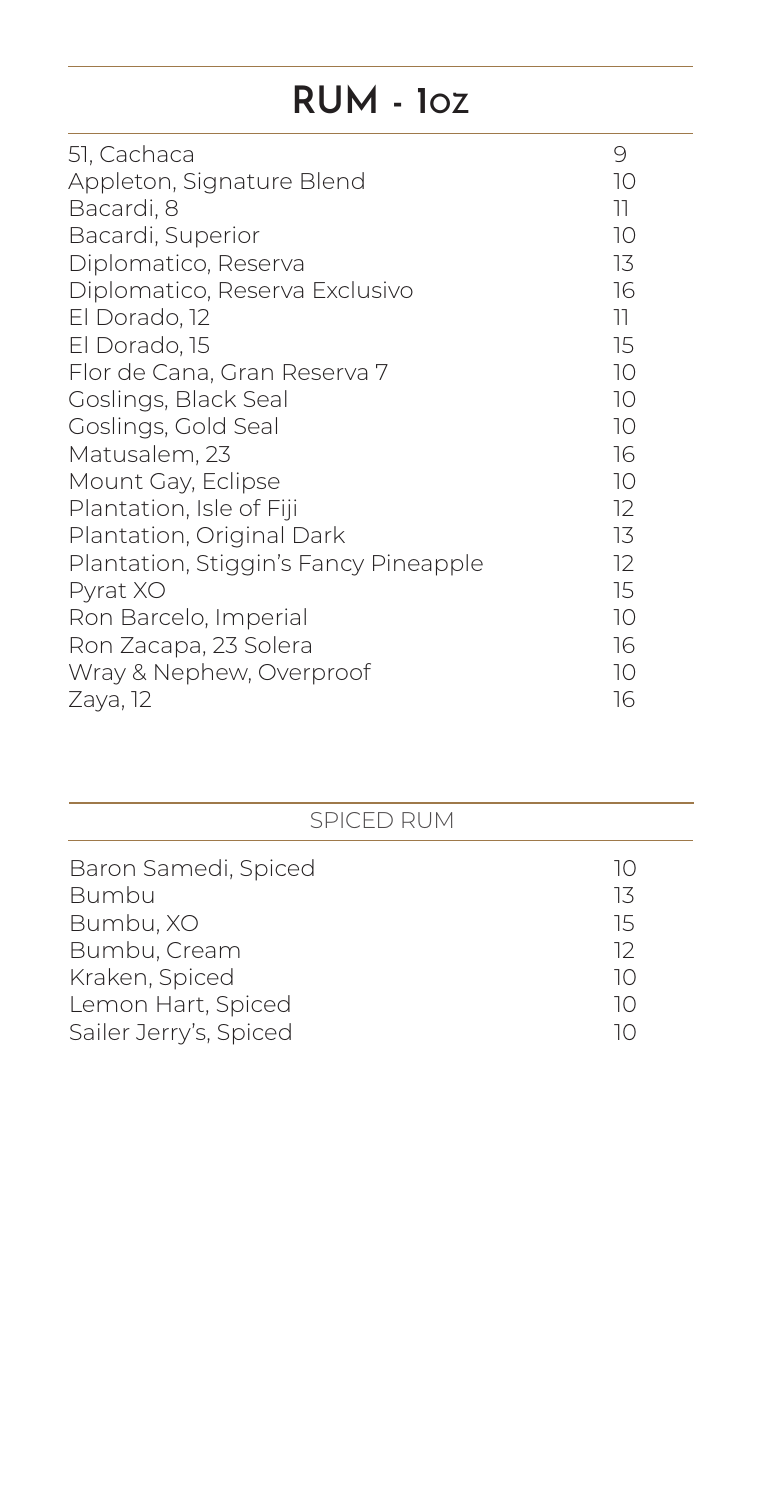### **GIN - 1OZ**

| Aviation                                  | 12 |
|-------------------------------------------|----|
| <b>Bombay Sapphire</b>                    | 10 |
| The Botanist                              | 13 |
| <b>Boodles</b>                            | 10 |
| Boomsma                                   | 10 |
| Broker's                                  | 10 |
| Elephant, London Dry                      | 12 |
| Glendalough, Wild Botanical               | 12 |
| Jensen's, Old Tom                         | 16 |
| Longtable, London Dry                     | 12 |
| Martin Miller                             | 12 |
| Monkey 47                                 | 20 |
| Nikka Coffey                              | 17 |
| Sheringham, Seaside                       | 12 |
| Suntory, Roku                             | 11 |
| <b>Tanqueray</b>                          | 10 |
| Tangueray, No. 10                         | 12 |
| Victoria Distillers, Premium Cocktail Gin | 11 |
| Woods, Cascadia                           | 11 |

#### INFUSED GIN

| Bombay Sapphire, Bramble<br>Bombay Sapphire, East<br><b>Brockmans</b> | 10<br>10<br>וו |
|-----------------------------------------------------------------------|----------------|
| Drumshambo, Gunpowder                                                 | 12             |
| Elephant, Sloe                                                        | 13             |
| Glendalough, Rose                                                     | 74             |
| Hayman's, Sloe                                                        | 10             |
| Hendrick's                                                            | 12             |
| Hendrick's, Lunar Gin                                                 | 16             |
| Longtable, Cucumber                                                   | 12             |
| Tangueray, Malacca                                                    | 11             |
| Tanqueray, Rangpur                                                    | 10             |
| Tanqueray, Flor de Sevilla                                            | 10             |
| Victoria Distillers, Empress 1908                                     | 12             |
| Whitney Neill, Blackberry                                             | 11             |
| Whitney Neill, Raspberry                                              | 11             |
| Whitney Neill, Rhubarb Ginger                                         |                |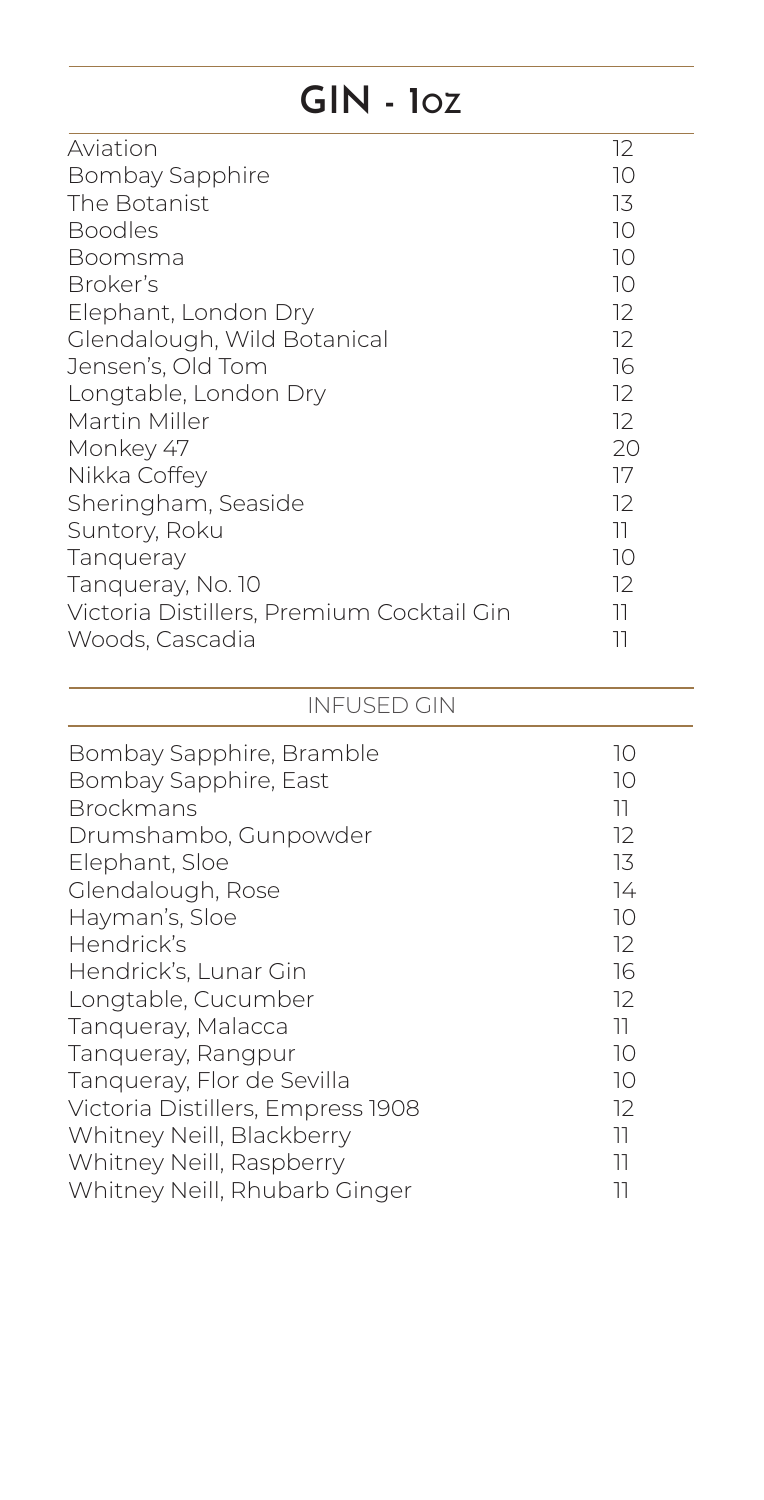## **WHISKEY - 1OZ**

#### BOURBON

| Basil Hayden's<br>Basil Hayden, Toast<br>Baker's<br>Booker's<br><b>Buffalo Trace</b><br><b>Bulleit</b><br>Bulleit, 10<br>Colonel E.H. Taylor, Small Batch<br>Eagle Rare<br>Elijah Craig, Small Batch<br><b>Four Roses</b><br>Heaven's Door<br>Jack Daniels, no.7<br>Jim Beam, White Label<br>Jim Beam, Black Label<br>Knob Creek, 9<br>Makers Mark<br>Makers Mark, 46<br>Makers Mark, 101 series<br>Michter's<br>Old Grand-Dad<br><b>Weller, Special Reserve</b><br><b>Woodford Reserve</b> | 13<br>16<br>17<br>18<br>$\overline{\phantom{a}}$<br>11<br>12<br>22<br>13<br>12<br>10<br>16<br>10<br>10<br>11<br>13<br>13<br>74<br>19<br>18<br>10<br>$\overline{\phantom{a}}$<br>13 |
|---------------------------------------------------------------------------------------------------------------------------------------------------------------------------------------------------------------------------------------------------------------------------------------------------------------------------------------------------------------------------------------------------------------------------------------------------------------------------------------------|------------------------------------------------------------------------------------------------------------------------------------------------------------------------------------|
| Woodford Reserve, Double Oaked                                                                                                                                                                                                                                                                                                                                                                                                                                                              | 16                                                                                                                                                                                 |
| <b>RYE</b>                                                                                                                                                                                                                                                                                                                                                                                                                                                                                  |                                                                                                                                                                                    |
| $\sim$ $\sim$ $\sim$ $\sim$ $\sim$                                                                                                                                                                                                                                                                                                                                                                                                                                                          |                                                                                                                                                                                    |

| Basil Hayden's, Dark Rye   | 15 |
|----------------------------|----|
| Basil Hayden's, 10         | 18 |
| <b>Bulleit</b>             | וו |
| Rittenhouse                | 12 |
| Sazarac                    | וו |
| Whistle Pig, Piggy Back, 6 | 12 |
| Woodford Reserve, Rye      | 74 |
| Woodford Reserve, Malt     | 14 |
| Woodford Reserve, Wheat    | 14 |

#### BLENDED SCOTCH

| $\frac{1}{4}$                           |  |
|-----------------------------------------|--|
| Chivas Regal 12                         |  |
| Deveron 12<br>13                        |  |
| Dewar's, White Label<br>10 <sup>1</sup> |  |
| Johnnie Walker, Black<br>13             |  |
| Johnnie Walker, Green<br>17             |  |
| Johnnie Walker, Blue                    |  |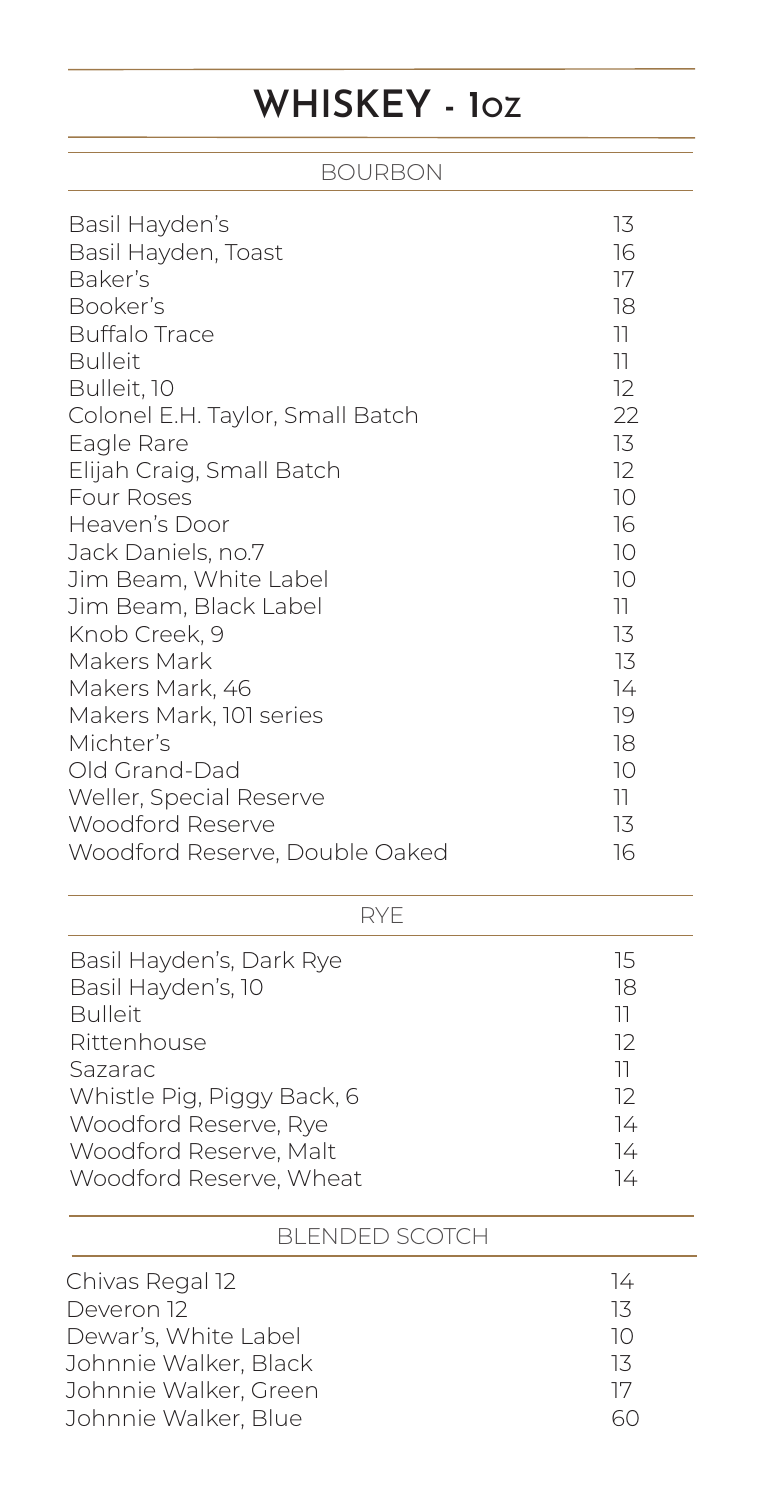## **WHISKY - 1OZ**

#### SCOTCH

| <b>SINGLE MALT</b>          |    |
|-----------------------------|----|
| Aberfeldy 12                | 14 |
| Aberfeldy 16                | 18 |
| Aberlour <sub>12</sub>      | 14 |
| Ardbeg 10                   | 18 |
| Auchentoshan, Three Wood    | 18 |
| Auchentoshan 12             | 74 |
| Balvenie 12, Double Wood    | 18 |
| Balvenie 14, Caribbean Cask | 26 |
| Bladnoch 10                 | 15 |
| Bowmore 12                  | 15 |
| Bowmore 15                  | 19 |
| Bruichladdich, The Laddie   | 16 |
| Craigellachie 13            | 17 |
| Dalmore 12                  | 18 |
| Dalmore 15                  | 32 |
| Dalwhinnie 15               | 20 |
| Highland Park 12            | 15 |
| Highland Park 18            | 30 |
| Highland Park, Valfather    | 16 |
| Glenfarclas 17              | 31 |
| Glenfiddich 12              | 15 |
| Glenfiddich 15              | 21 |
| Glenfiddich, Fire & Cane    | 18 |
| Glengrant 12                | 15 |
| Glenlivet 12                | 15 |
| Glenlivet 15                | 18 |
| Glenmorangie 10             | 18 |
| Glenmorangie, X             | 13 |
| Glenmorangie, Lasanta       | 16 |
| Glenmorangie, Quinta Ruban  | 17 |
| Glenmorangie, Nectar d'Or   | 22 |
| Lagavulin 8                 | 17 |
| Lagavulin 16                | 24 |
| Laphroaig, Select           | 15 |
| Laphroaig 10                | 17 |
| Macallan 12, Double Oak     | 17 |
| Macallan 12, Sherry Cask    | 24 |
| Macallan 15                 | 32 |
| Oban, Little Bay            | 21 |
| Oban 14                     | 23 |
| Talisker 10                 | 19 |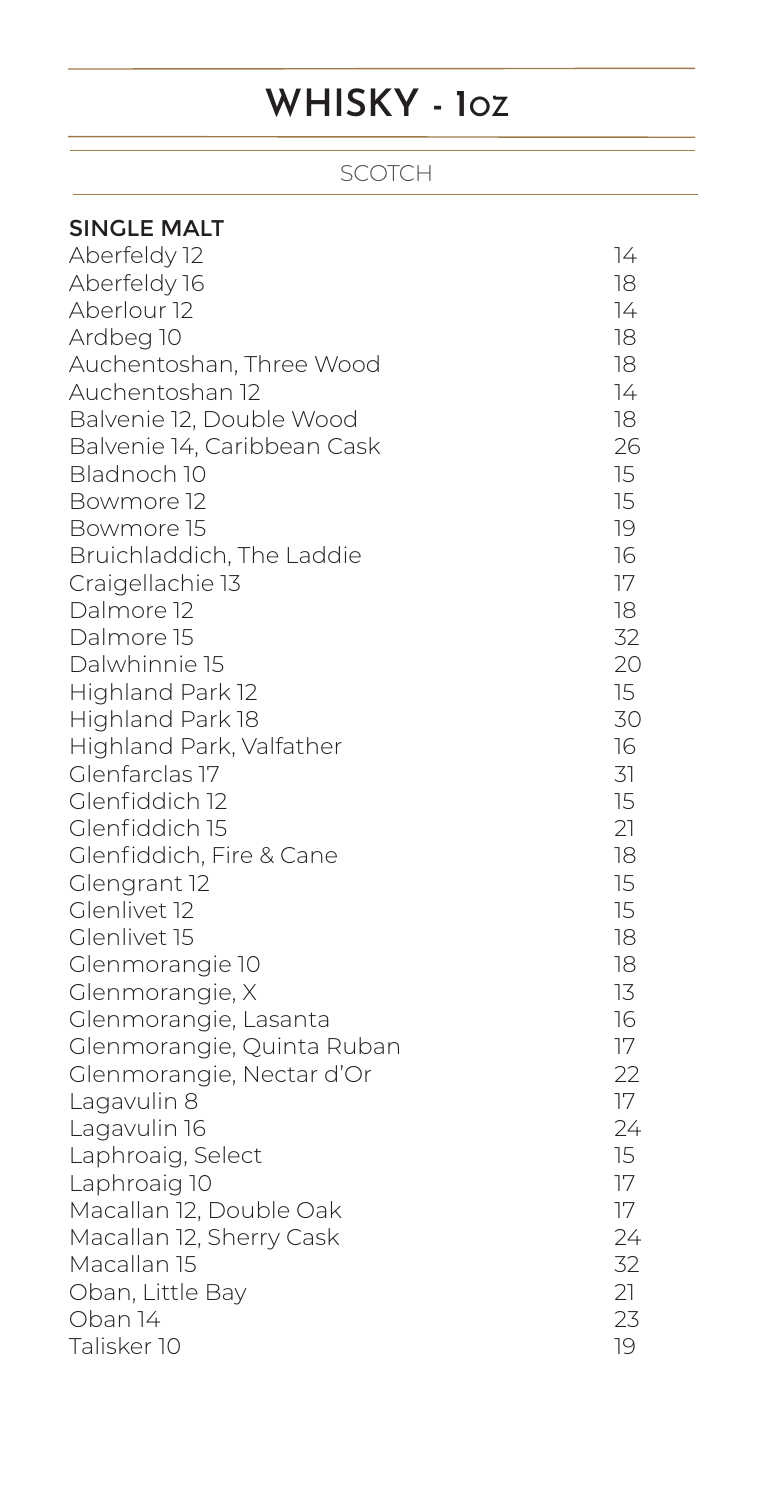## **WHISKY - 1OZ**

#### CANADIAN

| Bearface, Triple Oak                   | 12 |
|----------------------------------------|----|
| Bearface, Oaxaca 1/11 Series           | 12 |
| Bearface, Wilderness Series, Matsutake | 13 |
| Canadian Club                          | 9  |
| Canadian Club, Chairman's Select Rye   | 10 |
| Crown Royal                            | 10 |
| Crown Royal, Northern Harvest Rye      | וו |
| Crown Royal, Reserve                   | 12 |
| Collingwood                            | 10 |
| Lot 40                                 | וו |
| Lot 40, Dark Rye                       | 13 |

#### IRISH

| Bushmills, 10              | 10 |
|----------------------------|----|
| Jameson                    | 10 |
| Jameson, Black             | 12 |
| Proper No. 12              | 10 |
| Red Breast, 12             | 17 |
| Sexton, Single Malt        | 12 |
| Teeling, Small Batch       | 12 |
| Tullamore D.E.W.           | 10 |
| Writer's Tears, Copper Pot | 15 |

#### JAPANESE

| Akashi, White Oak        | 21 |
|--------------------------|----|
| Fuyu                     | 16 |
| Mars, Iwai               | 13 |
| Masahiro, Pure Malt      | 18 |
| Nikka, Days              | 12 |
| Nikka, Coffey Grain      | 18 |
| Nikka, Coffey Malt       | 18 |
| Nikka, From The Barrel   | 16 |
| Nikka, Super Rare        | 22 |
| Nikka, Taketsuru         | 17 |
| Nirasaki, Blended        | 14 |
| Shinobu, Blended         | 16 |
| Shinobu, 15              | 40 |
| Suntory, Toki            | 12 |
| Suntory, Harmony, Hibiki | 27 |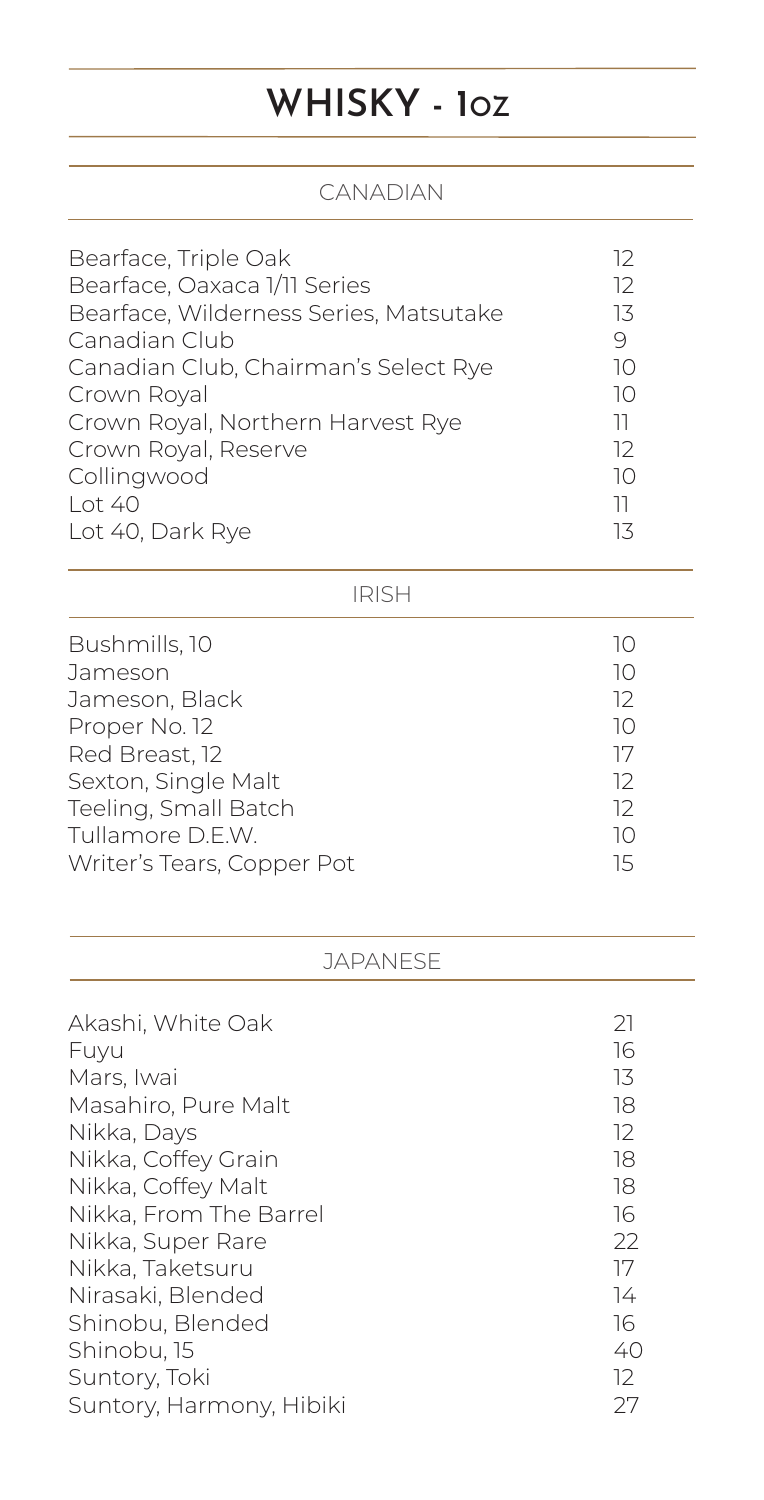### **COGNAC - 1OZ**

| Courvoisier, VS          | 16 |
|--------------------------|----|
| Courvoisier, VSOP        | 18 |
| Courvoisier, Avant Garde | 21 |
| D'usse, VSOP             | 19 |
| De Luze, VSOP            | 17 |
| De Luze, XO              | 32 |
| Hennessey, VS            | 74 |
| Hennessey, VSOP          | 19 |
| Martell, Blue Swift      | 18 |
| Remy Martin, VSOP        | 23 |

#### **BRANDY - 1OZ**

| Saint Vivant, Armagnac, VSOP                 | 16              |
|----------------------------------------------|-----------------|
| Boulard, Calvados, Pays d'Auge, Grand Solage | -12             |
| Pere Magliore, Calvados, Fine VS             | $\overline{15}$ |
| Poire Williams, Okanagan Spirits             |                 |

### **PISCO - 1OZ**

| BarSol Quebranta |  |
|------------------|--|
| Capel            |  |
| El Gobernador    |  |

#### **GRAPPA - 1OZ**

| Alexander, Platinum                    | $\overline{1}$ $\cap$ |
|----------------------------------------|-----------------------|
| Eligo Dell'Ornellaia, Riserva          | 18                    |
| Marolo, Milla Chamomille               | 76                    |
| Cordero di Montezemolo, Barolo Riserva | 17                    |
| Tignanello, Bianco                     | 20                    |

#### **SHOCHU - 1OZ**

| Moonlight             | 10 |
|-----------------------|----|
| Enma, 3yr Barrel aged |    |
| Yoshi No Gawa         | 14 |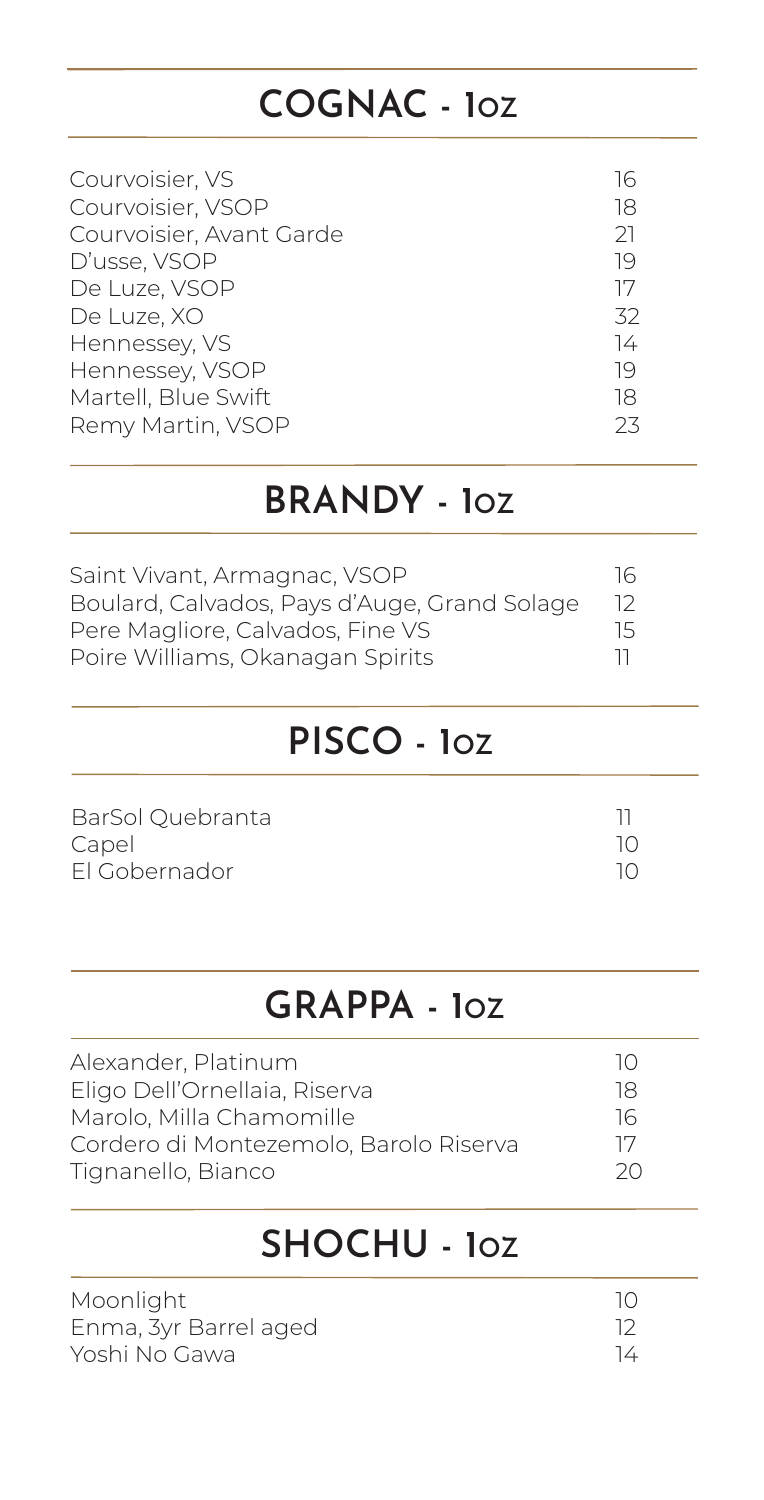## **FORTIFIED - 2OZ**

| Tio Pepe Fino Sherry                         | 9  |
|----------------------------------------------|----|
| <b>Gonzaless Byass Nutty Soera Sherry</b>    | 10 |
| El Maestro Sierra Oloroso 15 year old Sherry | 16 |
| Fernando de Castilla Manzanilla Sherry       | 13 |
| Alvear Fino Sherry                           | 10 |
| Alvear Medium Dry Sherry                     | 10 |
| Vecchioflorio Marsala Superiore Dolce        | 11 |
| Otima 10 year old Tawny                      | 10 |
| Taylor's 10 year old Tawny                   | 12 |
| Taylor's 20 year old Tawny                   | 16 |
| Penfold's 20 year old Grandfather Tawny      | 14 |
| Graham's LBV                                 | 10 |
| Dow's LBV                                    | 10 |
| Vista d'Oro 10 year Walnut Tawny             | וו |
|                                              |    |

| Angostura              | 10              |
|------------------------|-----------------|
| Averna                 | 10              |
| Cardamaro              | $\overline{11}$ |
| Cocchi, Doppo Teatro   | 12              |
| <b>Fernet Branca</b>   | 10              |
| Jannamico, Super Punch | 10              |
| Marolo, D. Ulrich      | 15              |
| Montenegro             | 10              |
| Nardini                | 16              |
| Nonino, Quintessencia  | 74              |
| Punico                 | 11              |
| Sibilla                | 12              |
| Woods                  | 10              |
| Woods, Aged            | 15              |
| Woods, Chairo          | 10              |